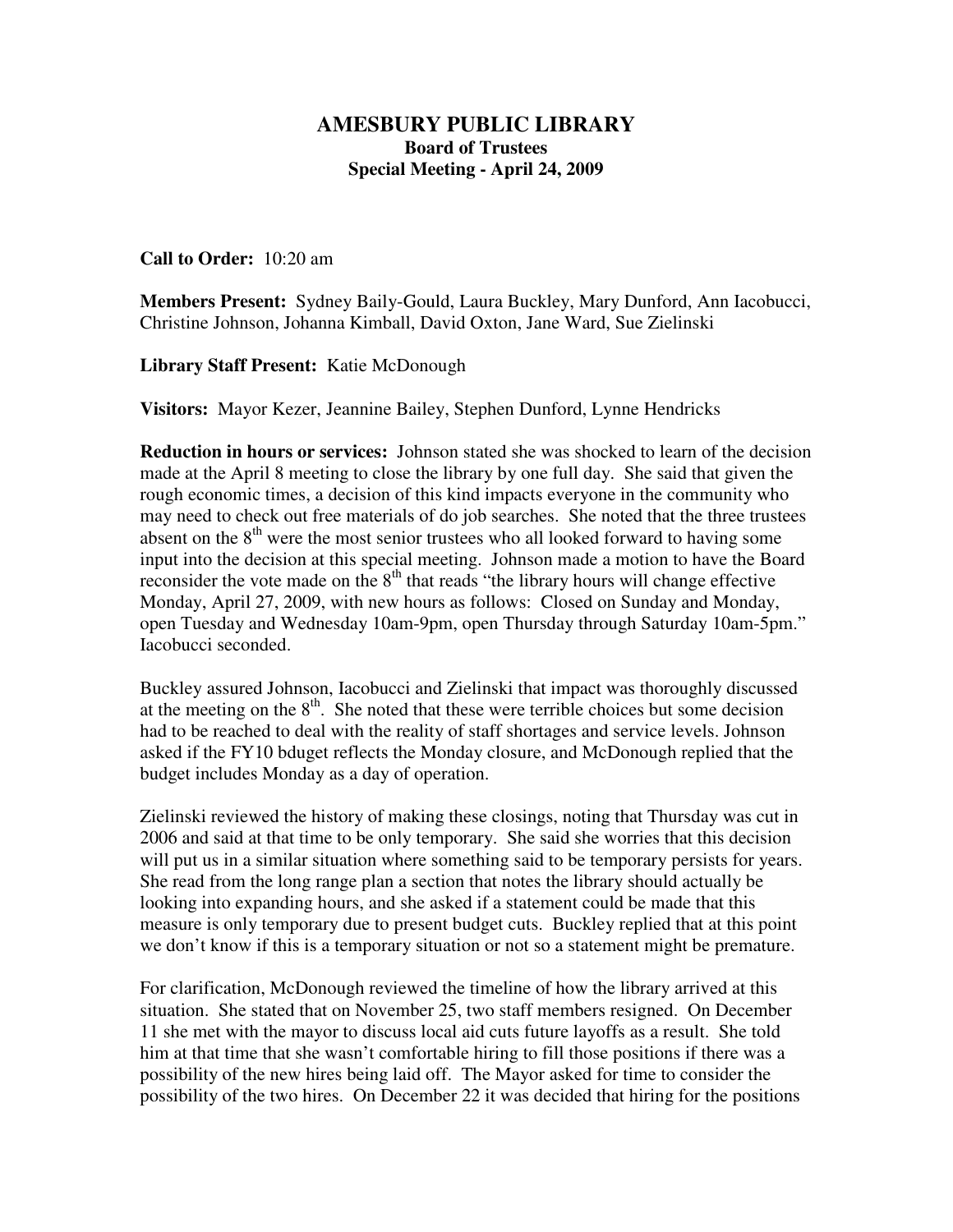would be frozen. In February, the Mayor made a round of layoffs, resulting in the elimination of an administrative position at the library.

Ward suggested that the Mayor jump in at this time to address both his thinking during that process and his vision for the library in the future. Iacobucci asked if first it would be clarified whether or not staff would be present in the library on Mondays although the building is not open to the public. McDonough stated that there will in fact be a skeleton crew present to do book check in. Iacobucci stated that this appears as a situation where the entire town is being inconvenienced for staff considerations. McDonough explained that the book order coming in from the consortium libraries is enormous, and would be a very large job if it waited to be done on Tuesday. She reiterated that this will only be a skeleton crew.

Iacobucci suggested withdrawing from the consortium and becoming a facility for check in and check out of books only. McDonough said that option of reducing services and the other option of reducing hours were the ones discussed on the  $8<sup>th</sup>$ . Zielinski asked if staff hours could be rededicated during open hours. McDonough answered that there are too few staff members to make this possible. She said it was her judgment that either the library had to close for one day or stop offering services such as homework help, patron assistance, programming, and book groups.

Mayor Kezer addressed the Board. He acknowledged that these are difficult times and the Board was faced with a set of bad choices. He noted that McDonough and DiTullio lobbied hard to replace the open positions but that he also had several difficult decisions to make in order to keep costs down. He said that he hopes the Monday closure will be temporary, with positions ready to be filled pending the passage of the FY10 budget, but he noted that the elimination of the administrative position was a permanent move.

Kezer also assured the Board that he is committed to remaining in the consortium and fulfilling minimum hours to make that possible. Both Dunford and Oxton agreed that consortium membership is essential. Iacobucci asked if we might petition the MBLC to lower their standards during this economic downturn in order that libraries facing hard times could stay accredited. Baily-Gould explained that the MBLC has strict guidelines because towns lose incentive to fund libraries if the minimum levels are waived. Kezer again stated that he is committed to making sure funding levels meet the guidelines. He added that as dire as the budget is, the moves he made in February have positioned the Town for meeting the challenges in the new budget year.

Johnson said she was concerned with the Director's decision to go to Town Hall before bringing the issue to the Board. McDonough said she had to approach the Mayor first because of the status of the hiring freeze and regarding the issue of adding hours back. She added if she had known sooner that the answer from the Mayor's office would be a negative one, she would have brought the dilemma to the Board as early as January or February. She only found out on April 2 that adding hours back would not be possible. At that time, she stated, she told the Mayor's aide that this meant there would be a choice